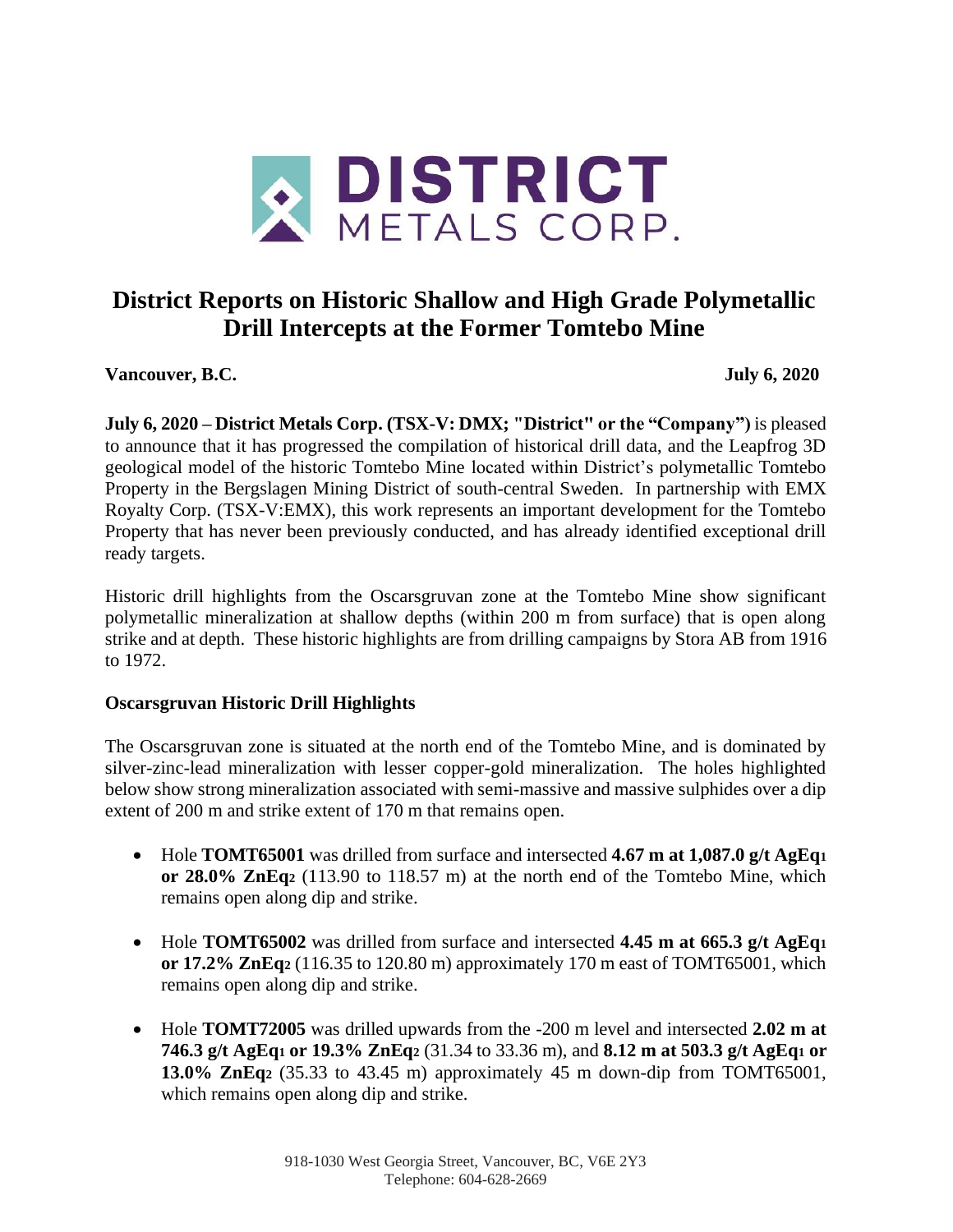- Hole **TOMT70016** was drilled horizontally from the -200 m level and intersected **4.76 m at 648.1 g/t AgEq<sup>1</sup> or 16.7% ZnEq<sup>2</sup>** (20.70 to 25.46 m), and **13.30 m at 16.2% ZnEq<sup>2</sup>** (30.10 to 43.40 m) approximately 100 m down-dip from TOMT65001, which remains open along dip and strike. Silver and gold assays in the latter interval of hole TOMT70016 are not available.
- Hole **TOMT43002** was drilled from surface and intersected **6.20 m at 16.3% ZnEq<sup>2</sup>** (41.70 to 47.90 m) approximately 100 m up-dip from TOMT65001, which remains open along dip and strike. Silver and gold assays for hole TOMT43002 are not available.

The historic polymetallic drill results are reported in AgEq and ZnEq due to the high silver and zinc values that are also common throughout the Bergslagen Mining District. In 2019, reported revenue from the nearby Garpenberg Mine was accounted by silver at 30%, zinc at 40%, lead at 20%, and gold-copper at 10%5.

The highlighted historic drill holes are shown on plan map and long section in Figures 1 and 2, respectively. Figure 3 shows the location of the Tomtebo and Trollberget Properties within the Bergslagen Mining District. Table 1 shows individual assay results for silver, gold, copper, zinc, and lead that comprise the AgEq and ZnEq values above. Table 2 shows the production, mineral reserve, and mineral resource tonnage and grade for some of the past and current operating mines in the Bergslagen Mining District.

Garrett Ainsworth, CEO of District, commented: "These historic drill intercepts from the Tomtebo Mine show impressive continuity along strike and dip, where strong polymetallic mineralization remains open in all directions. The significant widths and high grade polymetallic mineralization encountered represent immediate drill targets at the north end of the Tomtebo Mine as infill, and step outs along strike and below the -200 m level. Historic drilling results indicate that the Tomtebo Property has excellent potential to host a large mineralized system. Additional historic drilling data will be reported on as it is interpreted, and we look forward to commencing the first ever deep penetrating airborne electromagnetic survey (SkyTEM312 HP) across the Tomtebo Property in July."

## **Background**

Mining activity at the Tomtebo Mine began in the mid-seventeenth century until the 1900's with available records only showing historic production of 120,000 tonnes averaging 4.4% copper3. No records have been found on the recovery of gold, silver, zinc, and lead from the polymetallic material that was extracted. In the 1960's state-owned Stora AB (mining and forestry focused company) developed a -200 m level exploration drift used for exploration drilling into the early-1970's. According to records obtained from the Swedish Geological Survey, Stora AB was preparing the Tomtebo Mine for production to commence following the closure of the Falun Mine, which is located 25 km to the northwest. The Swedish Government changed Stora AB's mandate to solely focus on its forestry operations, which left the Tomtebo Mine undeveloped.

Since Stora AB's ownership of the Tomtebo Mine, several companies have owned at least part of the current Tomtebo Property, but no significant work was conducted. Mining license records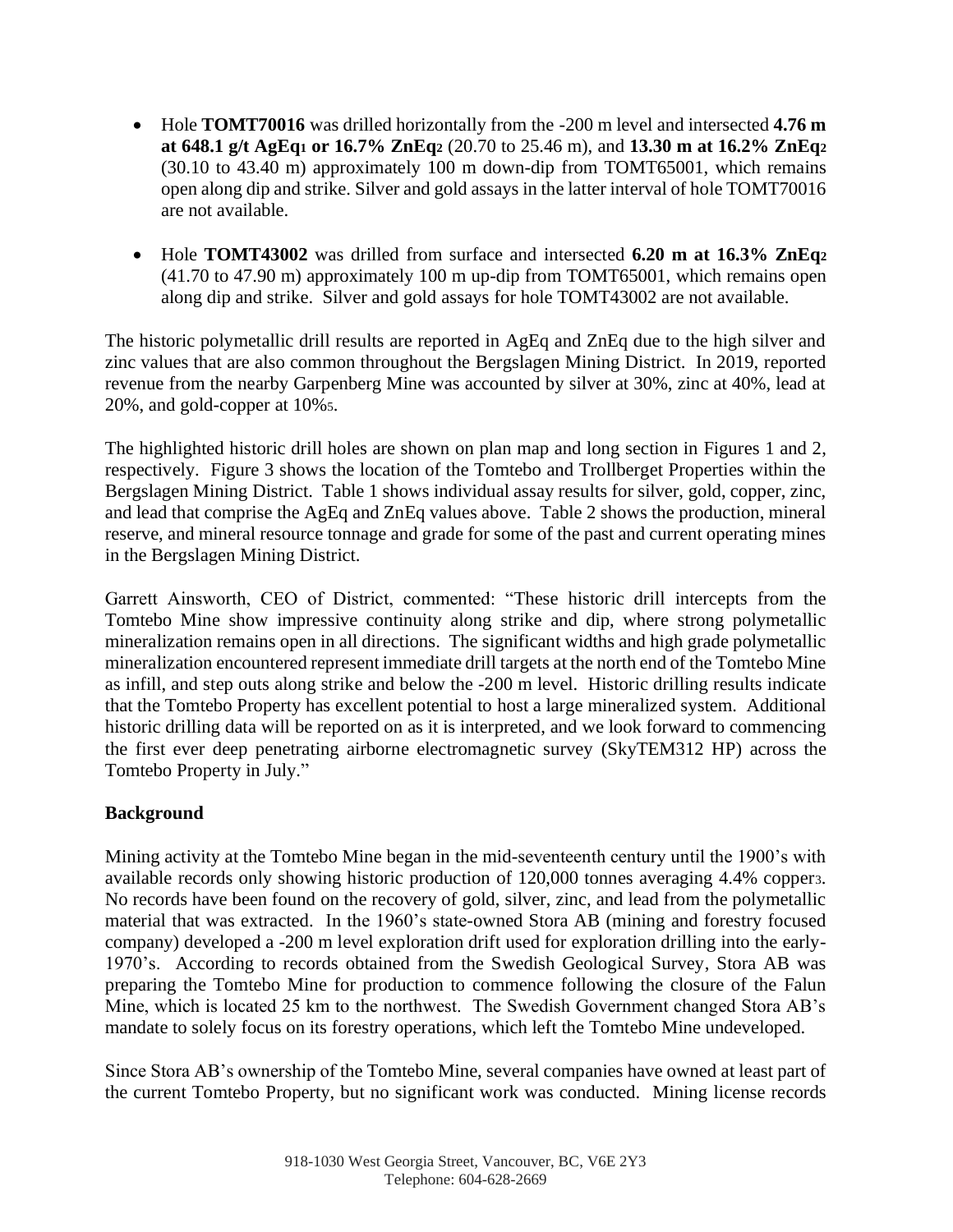indicate that this is the first time the historic Tomtebo and Lövås Mines have been consolidated into a contiguous land package that now covers a 17 km mineralized trend.

# **Recent Exploration**

The most notable work was completed between 2006 to 2012, consisting of limited geophysical surveys over the Tomtebo Mine that resulted in drilling of 227 m in just two shallow holes.

In 2018, EMX Royalty Corp. assayed eight rock grab samples from the Tomtebo Mine dump piles that ranged from 0.16 to 2.97% Cu, 0.07 to 2.45 g/t Au, 0.09 to 20.1% Zn, 0.04 to 10.8% Pb, and 3.1 to 383.0 g/t Ag4. *Rock grab samples are selective samples by nature and as such are not necessarily representative of the mineralization hosted across the Property*. In general, elevated gold values are associated with high grade copper related to volcanic massive sulphide feeder style mineralization, and high grade silver values are associated with high grade zinc and lead related to sedimentary exhalative style mineralization.

Historical drill hole data, mine plans and sections, and reports on the Tomtebo Mine were obtained from an archive named Arkivcentrum Dalarna located in the town of Falun, which is located 25 km northwest from the Tomtebo Property. Archived data found for the Tomtebo Mine includes a total of 12,277 m in 139 historic holes that were drilled from surface or the -200 m level exploration drift. **Only eight drill holes tested beneath the -200 m level with the deepest hole reaching a vertical depth of 342 m from surface, and all holes encountered mineralization**. The drill assay results clearly show that polymetallic mineralization is open at depth and along strike. Partial or full assay data is only available from 84 drill holes at the Tomtebo Mine. Partial drill core of 34 drill holes is stored at the national core archive in Malå, Sweden, which has been examined by personnel from District and EMX Royalty Corp.

## **Polymetallic Mines in the Bergslagen Mining District**

The Bergslagen Mining District is known for very large polymetallic mineralized systems that exhibit volcanic massive sulphide (VMS), sedimentary exhalative (SedEx), and carbonate replacement (CRD) mineralization types (Figure 3 and Table 2). The precious metal content is significant in the Bergslagen with mineralization being either silver-zinc-lead dominant (distal zone) or gold-copper dominant (feeder zone). The Garpenberg Mine, historic Falun Mine, and Zinkgruvan Mine are examples of large mineralized systems in the Bergslagen that share similar geology, structure, alteration, and mineralization styles as information reviewed to date suggests are found on the Tomtebo Property.

Boliden's underground Ag-Zn-Pb-Au-Cu Garpenberg Mine is located 25 km to the southeast of the Tomtebo Property where silver-zinc-lead dominant ore is mined 1400 m below surface, and mineral resources extent to a depth of 1600 m that is open. Several mineralized bodies are mined at Garpenberg along a 4.5 km trend. Since Boliden took over the mine in 1957 a total of 54.4 Mt of ore has been processed at grades of 134 g/t Ag, 4.9% Zn, 2.1% Pb, 0.3 g/t Au, and significant unmined reserves and resources remain. In 2019, Boliden processed 2.86 Mt of ore at grades of 118 g/t Ag, 4.1% Zn, 1.5% Pb, and 0.26 g/t Au as per Boliden's Summary Report on Resources and Reserves for Garpenberg in 2019. Zinc accounted for 40% of the revenue with silver at 30%, lead at 20%, and gold-copper at 10%5.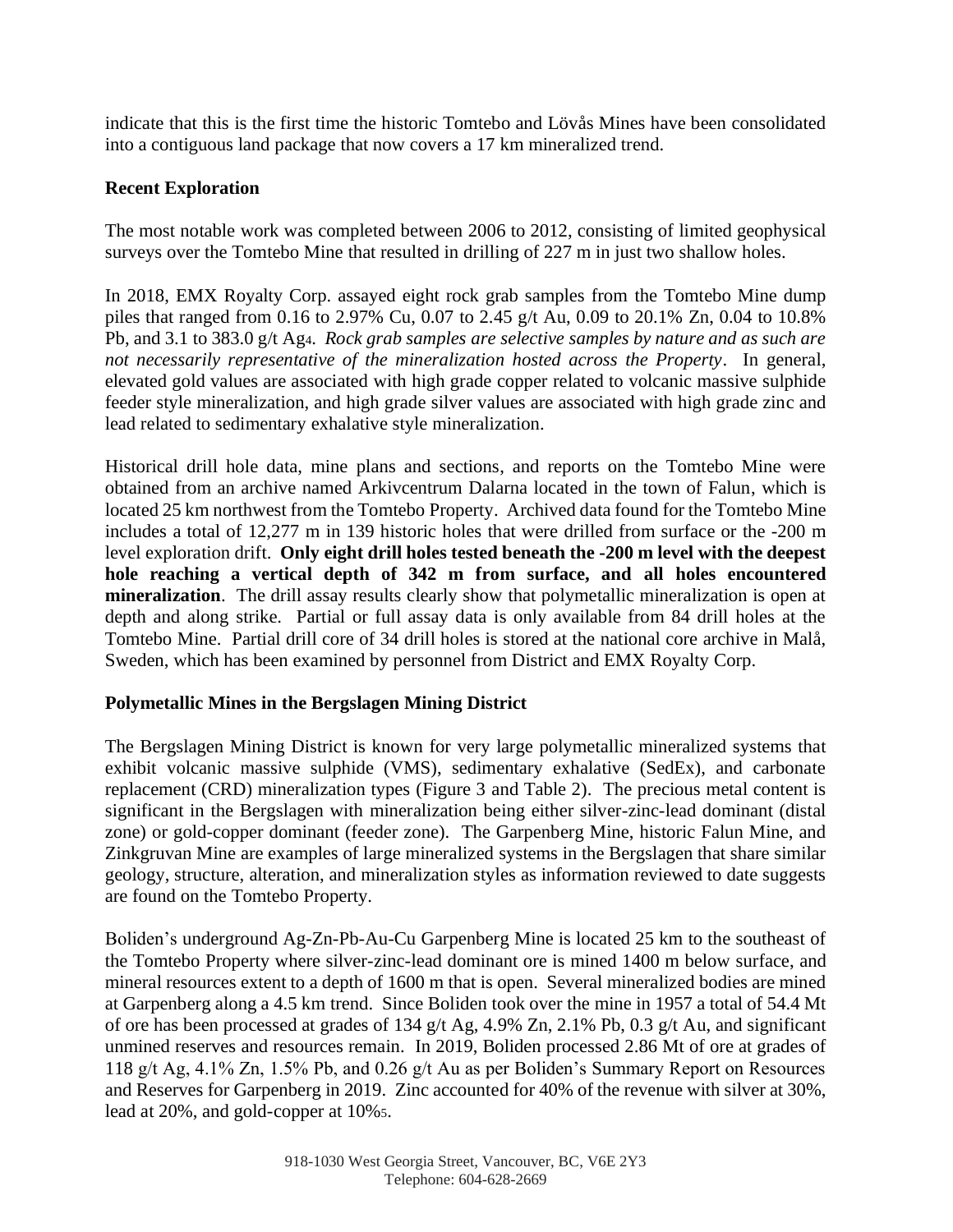Stora AB operated the historic Au-Cu-Ag-Zn-Pb Falun Mine which is located 25 km to the northwest of the Tomtebo Property where gold-copper dominant ore was mined to at least 600 m below surface with mineralization that remains open. The mine was operated from the  $10<sub>th</sub>$ Century up until 1992, and subsequently became a museum that was designated a UNESCO world heritage site in 2001. Records indicate that Falun produced at least 28.1 Mt at 2-4% Cu, 2-4 g/t Au, 4% Zn, 1.5% Pb, 13-25 g/t Ag from a combination of open pit and underground workings.

Lundin Mining's underground Ag-Zn-Pb-Au-Cu Zinkgruvan Mine is located 175 km to the southwest of the Tomtebo Property where silver-zinc-lead dominant ore is mined 1300 m below surface, and mineral resources extent to a depth of 1600 m that is open. In the central part of Zinkgruvan, silver-zinc-lead mineralization is stratigraphically underlain by sub-stratiform copper-gold mineralization that is also being mined. Zinkgruvan is divided into two areas that comprise several mineralized bodies that extend for more than 5 km along strike and to depths of 1,600 m. The orebody thickness ranges from 3 to 40 m. Although continuous production has occurred since 1857, records from 1994 indicate that Zinkgruvan has produced 19.3 Mt at 9.9% Zn, 4.0% Pb, and 84 g/t Ag, and from 2010 has produced 0.9 Mt at 2.0% Cu. Significant unmined resources and reserves remain at Zinkgruvan7.

Information on the Garpenberg Mine, historic Falun Mine, and Zinkgruvan Mine has not been verified by District and is not necessarily indicative of the grades or tonnages of mineralization on the Company's Tomtebo Property.

#### **Next Steps at Tomtebo Property**

- Historical data from the Tomtebo Mine continues to be digitized, compiled and interpreted, and further results will be released as interpretations are completed.
- A detailed airborne electromagnetic and magnetic survey will commence on the Tomtebo Property in July. Any conductive or magnetic high anomalies from the survey will be followed up as promising targets for high grade polymetallic mineralization.
- Conductive and magnetic high anomalies will be targeted as part of a broader prospecting, mapping, and sampling program in late-August. Detailed work will focus on the historic Tomtebo and Lövås Mines, and the numerous mineral occurrences on the Tomtebo Property.
- Dr. Rodney Allen, BSc, PhD, from Volcanic Resources has been retained to review all historical data and available drill core along with ongoing exploration data to assist in prioritizing drill targets. Dr. Allen was Manager, Geology Research and Development for the Boliden Group, in Sweden for ten years. Prior to that position, he studied several polymetallic ore deposits in Sweden. His geological interpretations were instrumental in the discovery of new ore bodies at Garpenberg and Renström.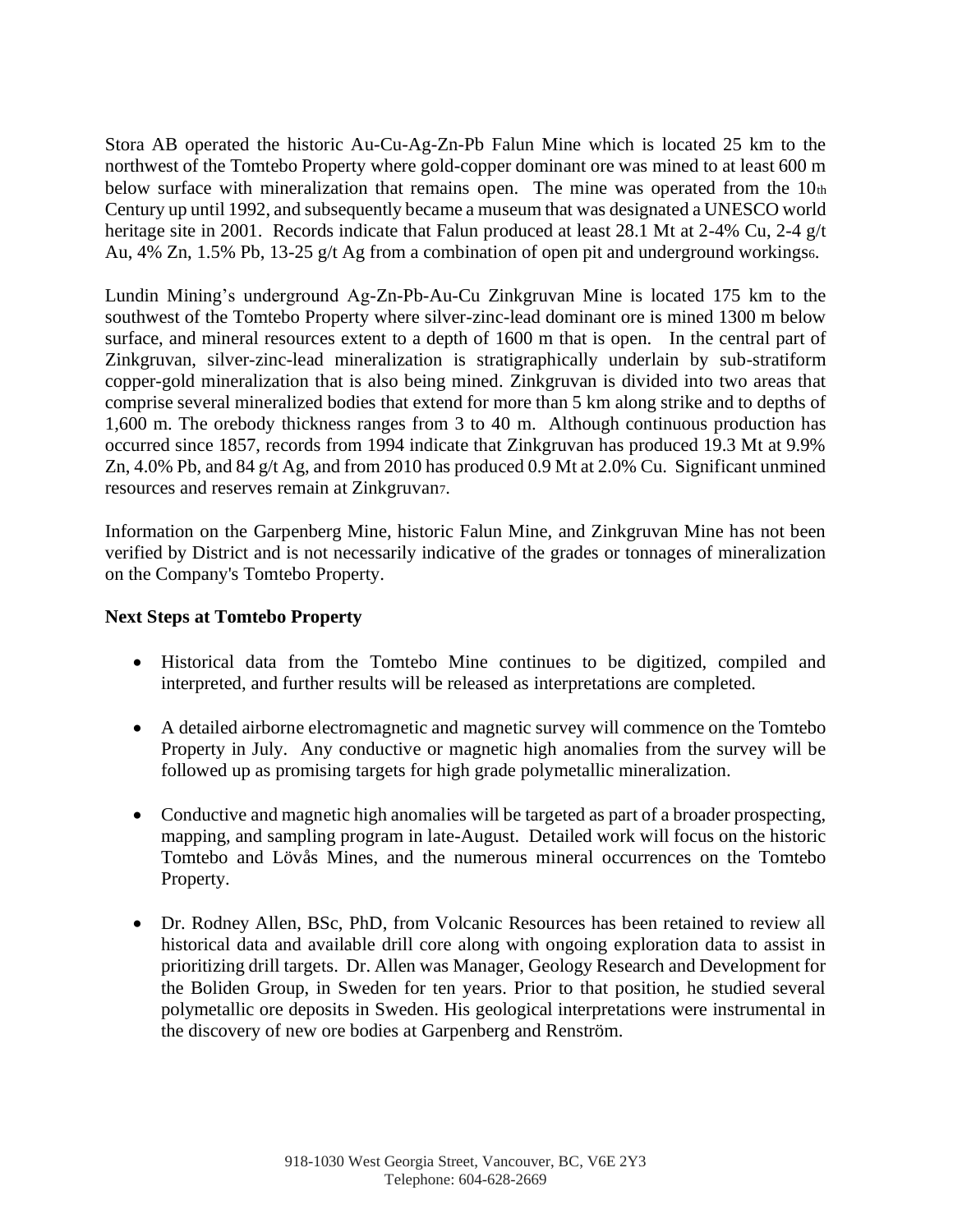

**Figure 1: Plan View of Tomtebo Mine**

Telephone: 604-628-2669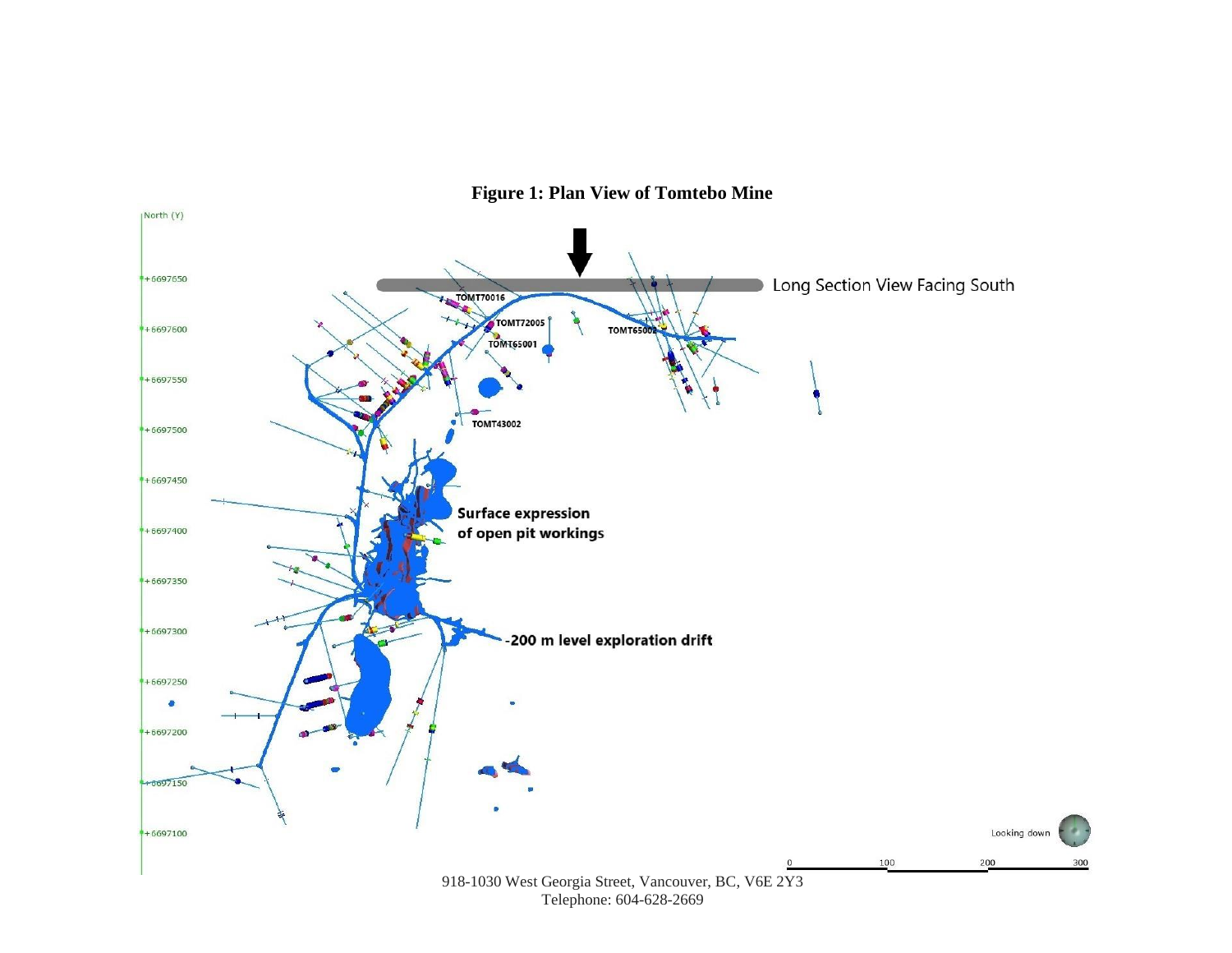

**Figure 2: Long Section Facing South from North End of Tomtebo Mine**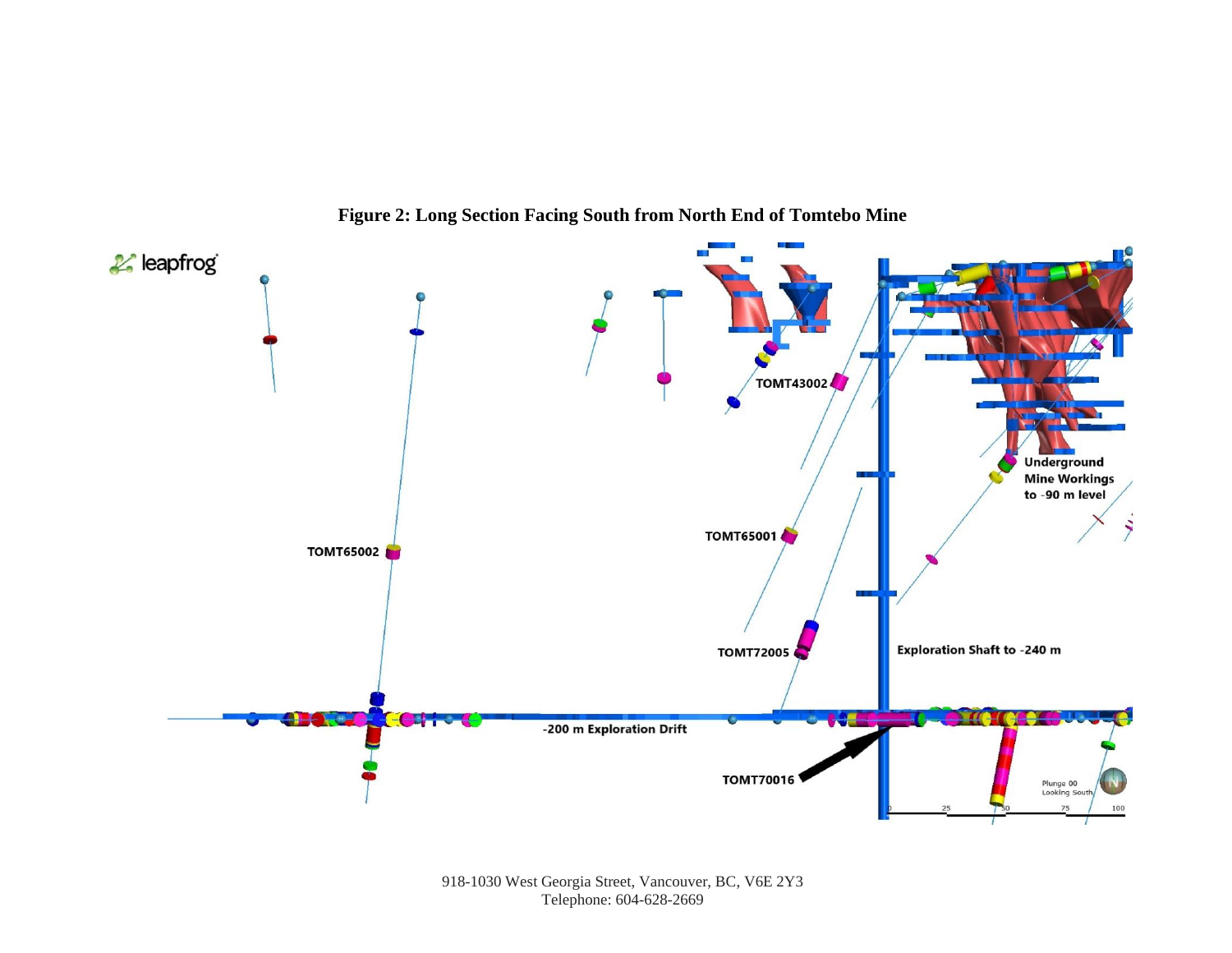**Figure 3: Bergslagen Mining District**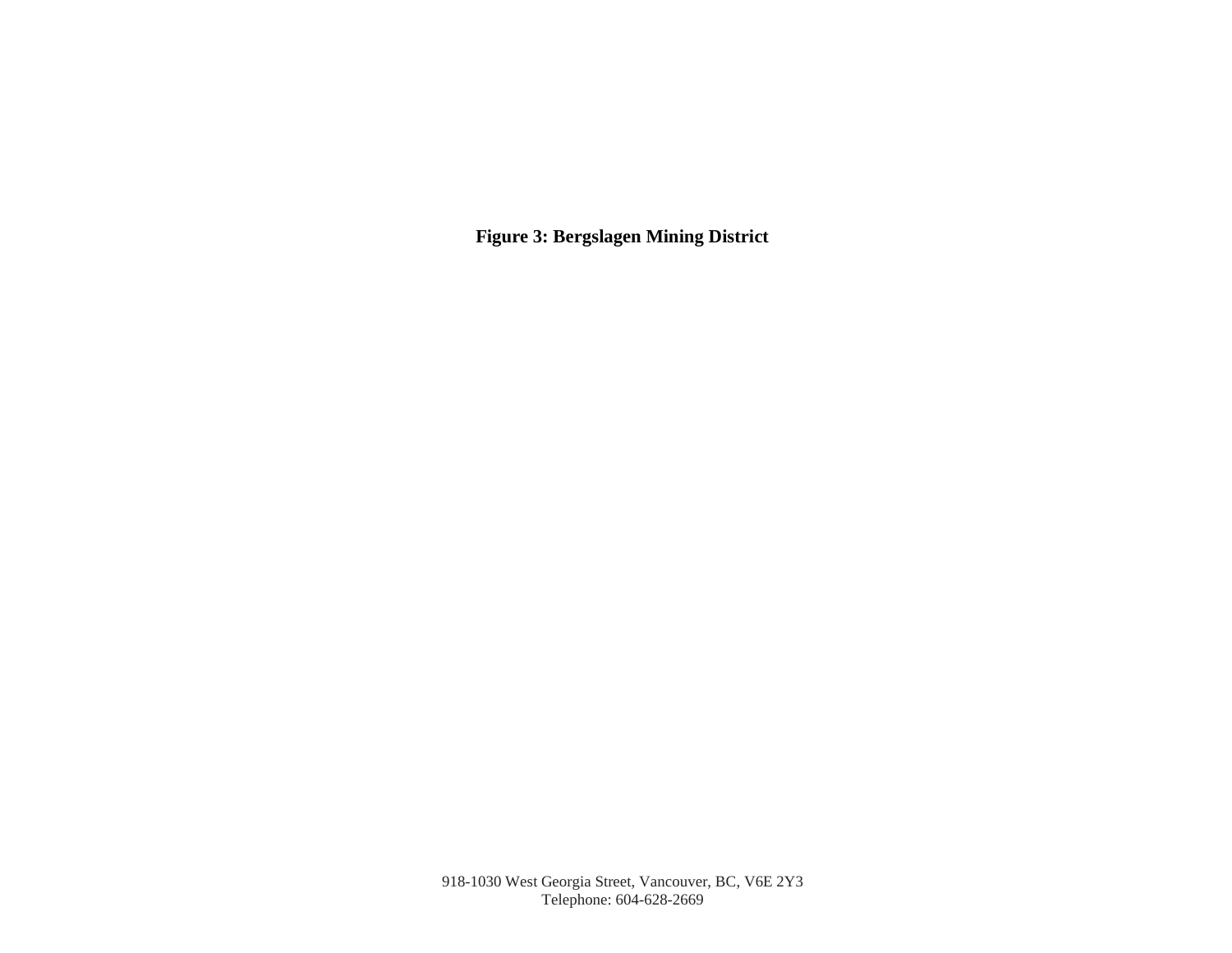

918-1030 West Georgia Street, Vancouver, BC, V6E 2Y3 Telephone: 604-628-2669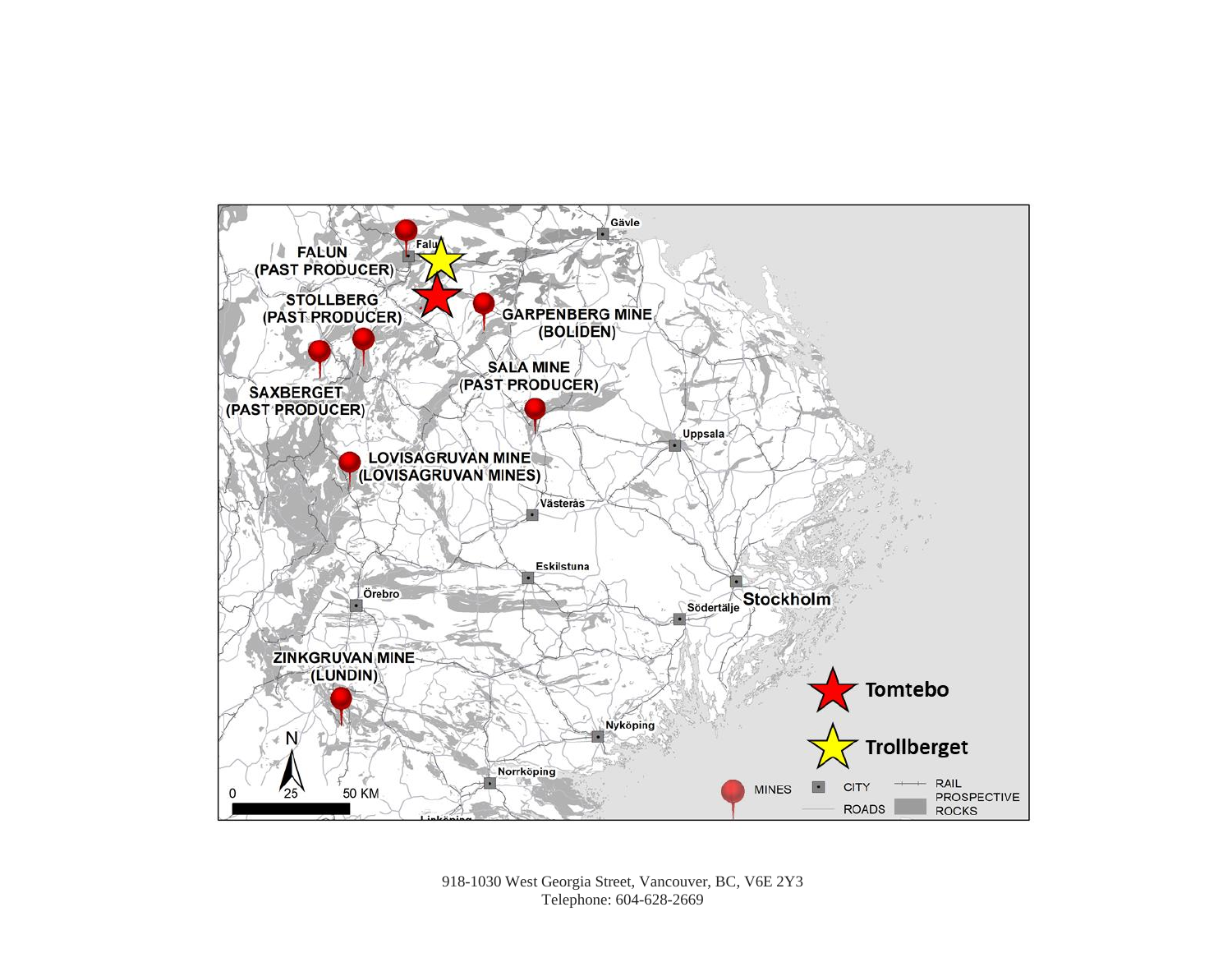| <b>Drill Hole</b> |                |       |                  | Depths and Interval |        |                 | <b>Historical Assay Results</b> |            |        |        |       |               |         |
|-------------------|----------------|-------|------------------|---------------------|--------|-----------------|---------------------------------|------------|--------|--------|-------|---------------|---------|
| <b>Hole ID</b>    | <b>Azimuth</b> | Dip   | <b>Hole Type</b> | From (m)            | To (m) | Interval<br>(m) | Ag $(g/t)$                      | Au $(g/t)$ | Cu (%) | Zn (%) | Pb(%) | AgEq<br>(g/t) | ZnEq(%) |
| <b>TOMT65001</b>  | 127            | $-60$ | Surface          | 113.90              | 118.57 | 4.67            | 199.84                          | 0.88       | 0.25   | 13.64  | 6.93  | 1,086.93      | 28.03   |
| <b>TOMT65002</b>  | 167            | $-65$ | Surface          | 116.35              | 120.80 | 4.45            | 195.11                          | 0.55       | 0.05   | 7.80   | 3.00  | 665.28        | 17.16   |
|                   |                |       |                  | 196.80              | 206.86 | 10.06           | 33.50                           | 0.29       | 0.56   | 0.15   | 0.01  | 127.28        | 3.28    |
| <b>TOMT72005</b>  | 216            | 58    | Underground      | 31.34               | 33.36  | 2.02            | 183.00                          | 0.40       | 0.10   | 9.70   | 3.90  | 746.31        | 19.25   |
|                   |                |       |                  | 35.33               | 43.45  | 8.12            | 87.86                           | 0.57       | 0.13   | 5.82   | 3.33  | 503.26        | 12.98   |
| TOMT70016         | 293            | 0     | Underground      | 20.70               | 25.46  | 4.76            | 24.00                           | 0.40       | 0.02   | 13.72  | 1.34  | 648.12        | 16.72   |
|                   |                |       | Underground      | 30.10               | 43.40  | 13.30           | na                              | na         | 0.06   | 14.39  | 1.94  | na            | 16.24   |
| TOMT43002         | 83             | $-66$ | Surface          | 41.70               | 47.90  | 6.20            | na                              | na         | 0.19   | 11.22  | 5.16  | na            | 16.25   |

#### **Table 1: Oscarsgruvan Zone Historical Drill Results**

**Notes:**

- **True widths of the reported mineralized intervals have not been determined**
- **Metal prices used in USD for metal equivalent calculations were based on \$15.00/oz for Ag, \$1650/oz for Au, \$2.15/lb for Cu, \$0.85/lb for Zn and \$0.75/lb for Pb**
- **AgEq equals = Ag g/t + (Au g/t × 110) + (Cu% × 98.286) + (Zn% × 38.857) + (Pb% × 34.286)**
- **ZnEq equals = Zn%** + (Ag g/t  $\times$  0.0257) + (Au g/t x 2.831) + (Cu%  $\times$  2.529) + (Pb%  $\times$  0.882)
- **Metal equivalent calculations assume 100% recoveries**
- **na - not assayed**
- **These drill results are historical in nature. District has not undertaken any independent investigation of the sampling nor has it independently analyzed the results of the historical exploration work in order to verify the results. District considers these historical drill results relevant as the Company will use this data as a guide to plan future exploration programs. The Company also considers the data to be reliable for these purposes, however, the Company's future exploration work will include verification of the data through drilling.**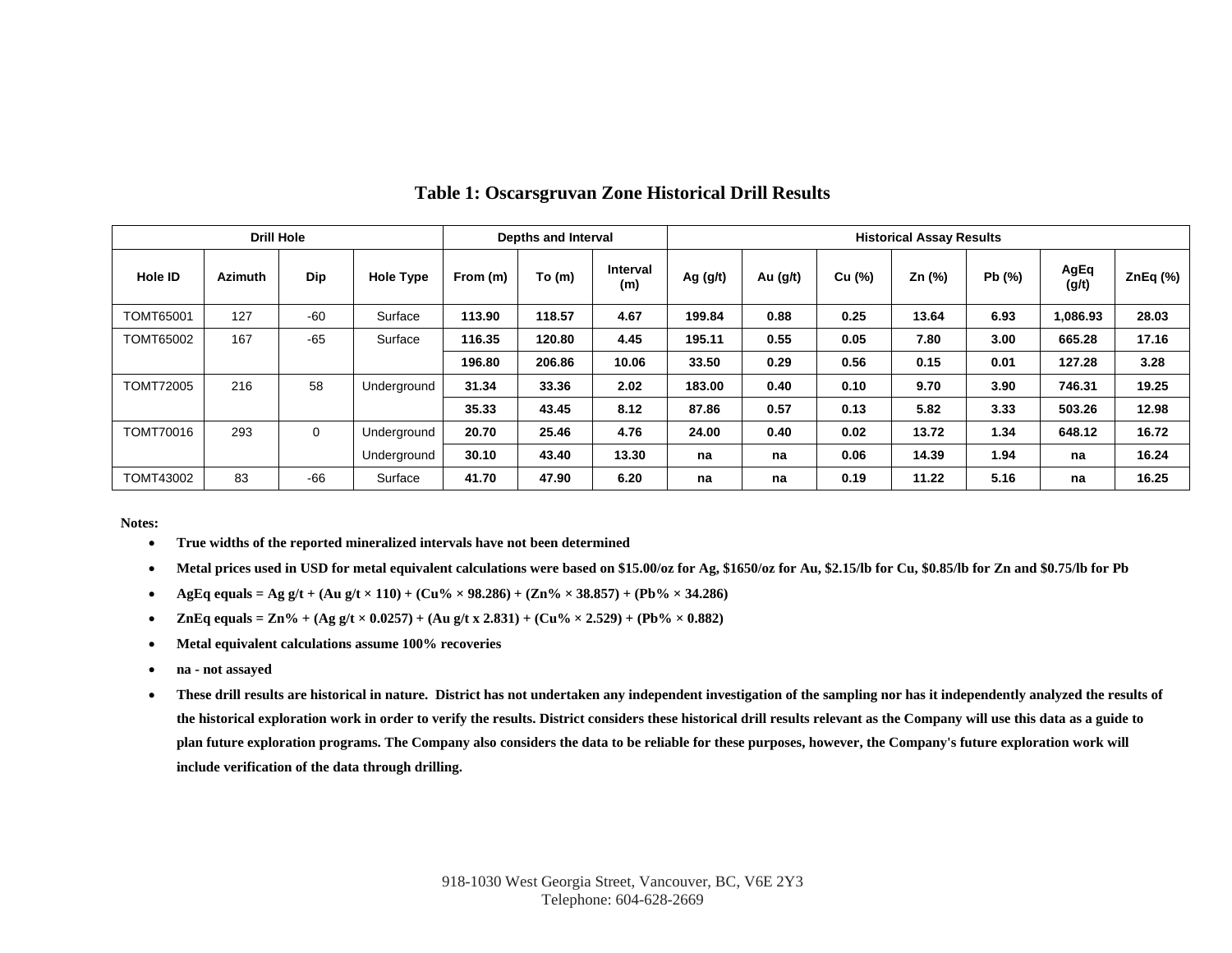| Table 2: Bergslagen District Mine Tonnage and Grade |  |  |
|-----------------------------------------------------|--|--|
|                                                     |  |  |

| <b>Mine</b>                     | Tonnage of Production, Reserve, or Resource with Grades                           |  |  |  |  |
|---------------------------------|-----------------------------------------------------------------------------------|--|--|--|--|
| Falun Mine®                     | 28.1 Mt Production at 2-4% Cu, 2-4 g/t Au, 4% Zn, 1.5% Pb, 13-25 g/t Ag           |  |  |  |  |
| Garpenberg Mines                | 54.4 Mt Production at 134 g/t Ag, 4.9% Zn, 2.1% Pb, 0.3 g/t Au                    |  |  |  |  |
| Garpenberg Mines                | 74.8 Mt P&P at 96 g/t Ag, 3.1% Zn, 1.4% Pb, 0.3 g/t Au, 0.05% Cu                  |  |  |  |  |
| Garpenberg Mines                | 44.3 Mt M&I at 90 g/t Ag, 2.8% Zn, 1.3% Pb, 0.4 g/t Au, 0.05% Cu                  |  |  |  |  |
| Garpenberg Mines                | 24.1 Mt Inferred at 59 g/t Ag, 2.6% Zn, 1.5% Pb, 0.4 g/t Au, 0.07% Cu             |  |  |  |  |
| Tomtebo Mine <sub>3</sub>       | 0.12 Mt Production at 4.4% Cu                                                     |  |  |  |  |
| Lovas Mines                     | 0.33 Mt Production at 3.5% Zn, 2.5% Pb, 30g/t Ag                                  |  |  |  |  |
| Zinkgruvan Minez                | 19.3 Mt Production at 9.9% Zn, 4.0% Pb, 84 g/t Ag<br>0.9 Mt Production at 2.0% Cu |  |  |  |  |
| Zinkgruvan Minez                | 11.9 Mt P&P at 7.9% Zn, 2.9% Pb, 63 g/t Ag                                        |  |  |  |  |
| Zinkgruvan Minez                | 5.2 Mt P&P at 1.8% Cu, 0.2% Zn, 26 g/t Ag                                         |  |  |  |  |
| Zinkgruvan Minez                | 15.7 Mt M&I at 9.3% Zn, 3.7% Pb, 84 g/t Ag                                        |  |  |  |  |
| Zinkgruvan Minez                | 5.0 Mt M&I at 2.3% Cu, 0.3% Zn, 32 g/t Ag                                         |  |  |  |  |
| Zinkgruvan Minez                | 9.4 Mt Inferred at 8.5% Zn, 3.5% Pb, 81 g/t Ag                                    |  |  |  |  |
| Zinkgruvan Minez                | 0.2 Mt Inferred at 2.3% Cu, 0.3% Zn, 25 g/t Ag                                    |  |  |  |  |
| Sala Mine <sub>6</sub>          | 5.0 Mt Production at 150-3000 g/t Ag, 12% Zn, 1.5% Pb                             |  |  |  |  |
| Stollberg (Gransgruvan Mine)9   | 6.7 Mt Production at 7.7% Zn, 2.6% Pb, 60 g/t Ag                                  |  |  |  |  |
| Stollberg (Tvistbo Mine)10      | 0.58 Mt Production at 3.3% Zn, 2.6%, 22 g/t Ag                                    |  |  |  |  |
| Saxberget Mine <sub>3</sub>     | 6.43 Mt Production at 42.2 g/t Ag, 0.4 g/t Au, 0.9% Cu, 2.2% Pb, 7.1% Zn          |  |  |  |  |
| Lovisagruvan Mine <sub>11</sub> | 1.15 Mt Production at 9.4% Zn, 5.3% Pb, 10-20 g/t Ag                              |  |  |  |  |

**Note: The mines within the Bergslagen District provide geologic context for the Tomtebo Property, but this is not necessarily indicative that the Tomtebo Property hosts similar grades or tonnages of mineralization. Information concerning the Falun, Tomtebo, Lovas, Sala, Stollberg, and Saxberget Mines is historic. District has not undertaken any independent investigation to verify the data. District considers this historical information relevant and reliable for the purposes of geological context and the potentially prospective nature of the Bergslagen District.**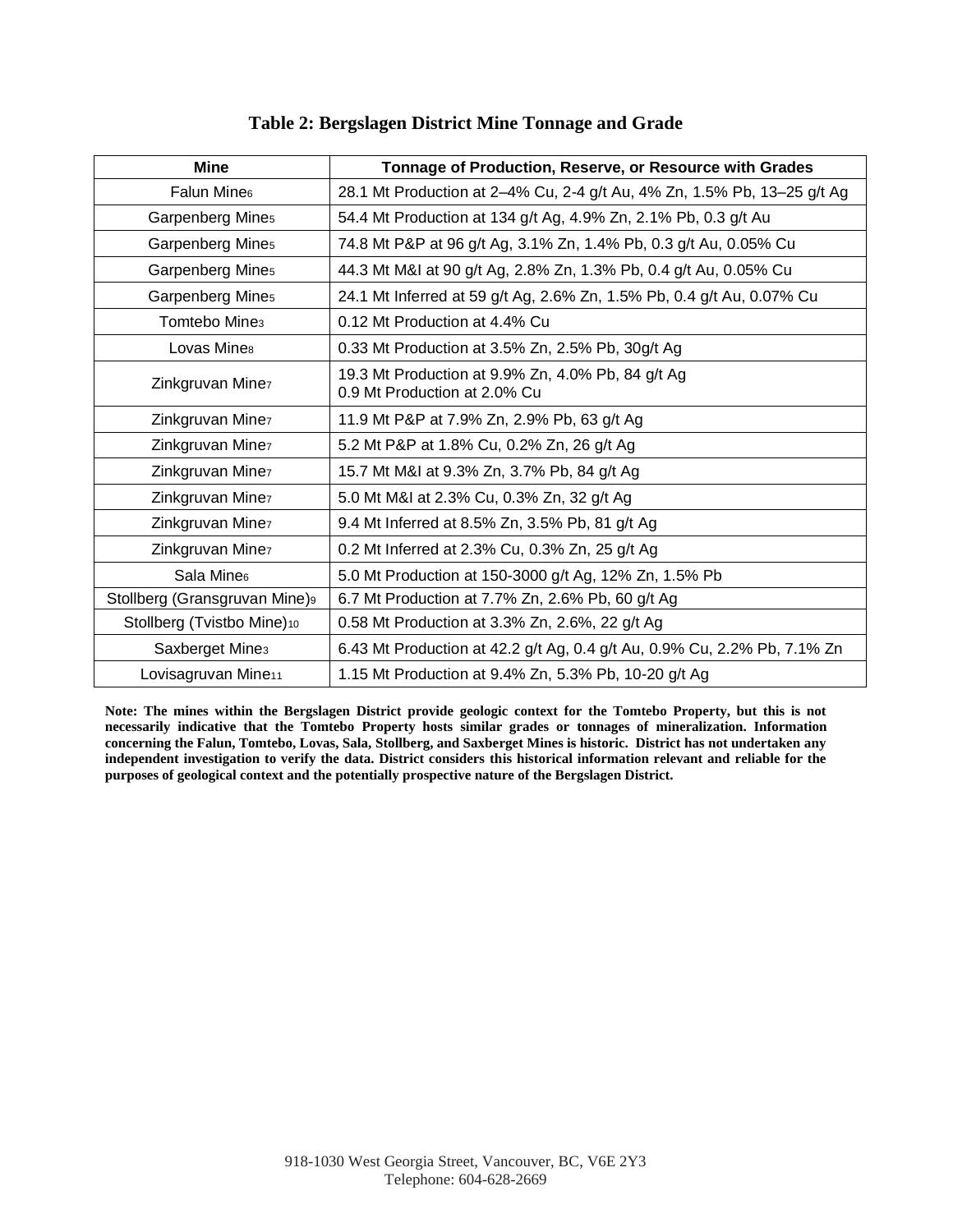#### **References**

1 AgEq equals = Ag g/t + (Au g/t  $\times$  110) + (Cu%  $\times$  98.286) + (Zn%  $\times$  38.857) + (Pb%  $\times$  34.286). Metal prices used in USD for metal equivalent calculations were based on \$15.00/oz for Ag, \$1650/oz for Au, \$2.15/lb for Cu, \$0.85/lb for Zn and \$0.75/lb for Pb. Metal equivalent calculations assume 100% recoveries.

 $2 \text{ ZnEq equals} = \text{Zn\%} + (\text{Ag g/t} \times 0.0257) + (\text{Au g/t x } 2.831) + (\text{Cu\%} \times 2.529) + (\text{Pb\%} \times 0.882).$ Metal prices used in USD for metal equivalent calculations were based on \$15.00/oz for Ag, \$1650/oz for Au, \$2.15/lb for Cu, \$0.85/lb for Zn and \$0.75/lb for Pb. Metal equivalent calculations assume 100% recoveries.

<sup>3</sup> Ed. Eilu, Pasi, 2012, Geological Survey of Finland, Special Paper 53, Metallogenic areas in Sweden, p. 154.

<sup>4</sup> Grab rock samples were recovered from the mine dump piles at the historical Tomtebo and Lövås Mines by EMX Royalites Corp. in 2018. The rock samples were sent to ALS Geochemistry – Malå, Sweden for preparation, and subsequently pulps were sent to ALS Geochemistry – Ireland (an accredited mineral analysis laboratory) for analysis. Samples were analyzed using forty-one element inductively coupled plasma method ("ME-ICP41"). Over limit sample values were reassayed for: (1) values of copper  $>1\%$ ; (2) values of zinc  $>1\%$ ; (3) values of lead  $>1\%$ ; and (4) values of silver  $>100$  g/t. Samples were re-assayed using the ME-OG62 (high-grade material ICP-AES) analytical package. Gold determinations by this method are semi-quantitative due to the small sample weight used (0.5g). Certified standards and blanks were inserted into the sample shipment to ensure integrity of the assay process. Selected samples were chosen for duplicate assay from the coarse reject and pulps of the original sample. No QA/QC issues were noted with the results reported.

<sup>5</sup> Boliden's Summary Report on Resources and Reserves for Garpenberg in 2019 [https://www.boliden.com/globalassets/operations/exploration/mineral-resources-and-mineral](https://www.boliden.com/globalassets/operations/exploration/mineral-resources-and-mineral-reserves-pdf/2019/resources_and_reserves_garpenberg_2019-12-31.pdf)reserves-pdf/2019/resources and reserves garpenberg 2019-12-31.pdf contains the key assumptions, parameters and methods used to prepare the mineral resource and reserve estimates contained herein in respect of the Garpenberg Mine.

<sup>6</sup> Allen, R.L., Lundström, I., Ripa, M., and Christofferson, H., 1996, Facies analysis of a 1.9 Ga, continental margin, back-arc, felsic caldera province with diverse Zn-Pb-Ag-(Cu-Au) sulfide and Fe oxide deposits, Bergslagen region, Sweden: Economic Geology, v. 91, p. 979–1008.

<sup>7</sup> Daffern, T., Ellis, R., King, P., Richardson, S., Glucksman, E., Beveridge, A., 2017, Wardell Armstrong International, NI 43-101 Technical Report for the Zinkgruvan Mine, Sweden.

<sup>8</sup> Geological Survey of Sweden report grb\_097, 1997.

<sup>9</sup> Raat, H., Jansson, N.F., and Lundstam, E., 2013, The Gränsgruvan Zn-Pb-Ag deposit, an outsider in the Stollberg ore field, Bergslagen, Sweden: Geology Applied to Mineral Deposits, Biennial Meeting, 12th, Uppsala, Sweden, August 12–15, 2013, Proceedings, p. 12–15.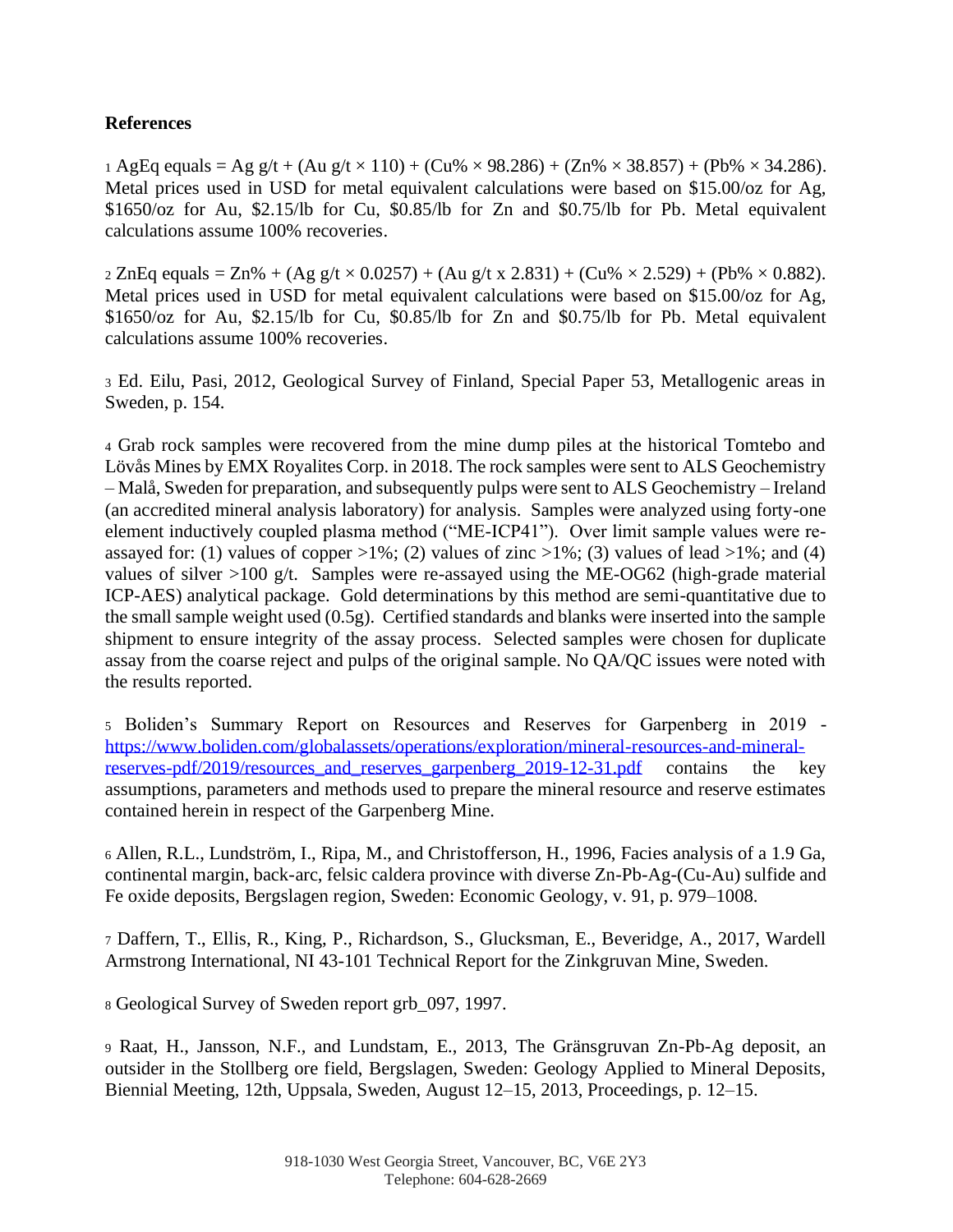<sup>10</sup> Kopparberg Mineral (unpub. annual report, 2012).

<sup>11</sup> Jansson, N.F., Sädbom, S, Allen, R.L, Billström, K, Spry, P.G., 2018, The Lovisa Stratiform Zn-Pb Deposit, Bergslagen, Sweden: Structure, Stratigraphy, and Ore Genesis: Economic Geology (2018) 113 (3): 699–739.

#### **Technical Information**

All scientific and technical information in this news release has been prepared by, or approved by Garrett Ainsworth, PGeo, President and CEO of the Company. Mr. Ainsworth is a qualified person for the purposes of National Instrument 43-101 - *Standards of Disclosure for Mineral Projects.*

Mr. Ainsworth has not verified any of the information regarding any of the properties or projects referred to herein other than the Tomtebo and Trollberget Properties. Mineralization on any other properties referred to herein is not necessarily indicative of mineralization on the Tomtebo and Trollberget Properties.

The data disclosed in this news release related to drilling results is historical in nature. District has not undertaken any independent investigation of the sampling nor has it independently analyzed the results of the historical exploration work in order to verify the results. District considers these historical drill results relevant as the Company will use this data as a guide to plan future exploration programs. The Company's future exploration work will include verification of the data through drilling.

## **About District Metals Corp.**

District Metals Corp. is led by industry professionals with a track record of success in the mining industry. The Company's mandate is to seek out, explore, and develop prospective mineral properties through a disciplined science-based approach to create shareholder value and benefit other stakeholders.

The advanced exploration stage Tomtebo Property is located in the Bergslagen Mining District of south-central Sweden is the Company's main focus. Tomtebo comprises 5,144 ha, and is situated between the historic Falun Mine and Boliden's Garpenberg Mine that are located 25 km to the northwest and southeast, respectively. Two historic polymetallic mines and numerous polymetallic showings are located on the Tomtebo Property along an approximate 17 km trend that exhibits similar geology, structure, alteration and VMS/SedEx style mineralization as other significant mines within the district. Mineralization that is open at depth and along strike at the historic mines on the Tomtebo Property has not been followed up on, and modern systematic exploration has never been conducted on the Property.

On Behalf of the Board of Directors

"*Garrett Ainsworth*" President and Chief Executive Officer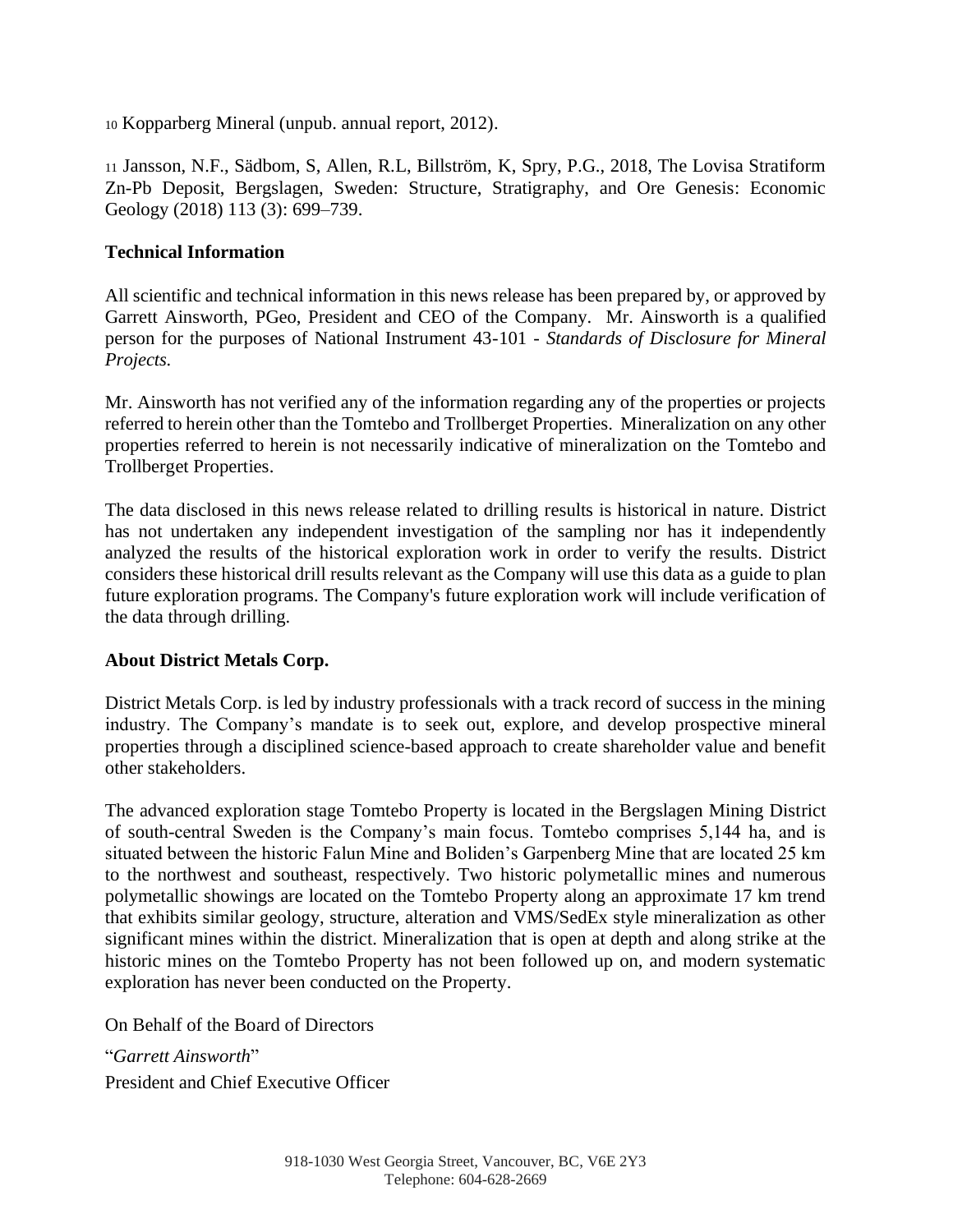#### 604-628-2669

#### *Neither TSX Venture Exchange nor its Regulation Services Provider (as that term is defined in policies of the TSX Venture Exchange) accepts responsibility for the adequacy or accuracy of this release.*

#### *Cautionary Statement Regarding "Forward-Looking" Information.*

*This news release contains certain statements that may be considered "forward-looking statements" with respect to District Metals Corp. ("District" or the "Company") within the meaning of applicable securities laws. In some cases, but not necessarily in all cases, forward-looking information can be identified by the use of forward-looking terminology such as "plans", "targets", "expects" or "does not expect", "is expected", "an opportunity exists", "is positioned", "estimates", "intends", "assumes", "anticipates" or "does not anticipate" or "believes", or variations of such words and phrases or state that certain actions, events or results "may", "could", "would", "might", "will" or "will be taken", "occur" or "be achieved". In addition, any statements that refer to expectations, predictions, indications, projections or other characterizations of future events or circumstances contain forwardlooking information. Statements containing forward-looking information are not historical facts but instead represent management's expectations, estimates and projections regarding future events.*

*Forward-looking statements relating to District include, among other things, statements relating to District's planned exploration activities.*

*These statements and other forward-looking information are based on opinions, assumptions and estimates made by District in light of its experience and perception of historical trends, current conditions and expected future developments, as well as other factors that the Company believes are appropriate and reasonable in the circumstances, as of the date of this news release, including, without limitation, assumptions about the reliability of historical data and the accuracy of publicly reported information regarding past and historic mines in the Bergslagen District ; the Company's ability to raise sufficient capital to fund planned exploration activities, maintain corporate capacity and satisfy the exploration expenditure requirements required by the definitive purchase agreement between the Company and the vendor of the Tomtebo property (the "Definitive Purchase Agreement")by the times specified therein (failing which the Tomtebo Property will be forfeited without any repayment to the Company); and stability in financial and capital markets.* 

*Forward-looking information is necessarily based on a number of opinions, assumptions and estimates that, while considered reasonable by District as of the date such statements are made, are subject to known and unknown risks, uncertainties, assumptions and other factors that may cause the actual results, level of activity, performance or achievements to be materially different from those expressed or implied by such forward-looking information, including but not limited to the following factors; the risk that historic data regarding the Tomtebo property is unreliable, the risk that information concerning production and mineralization at current and historic mines within the Bergslagen District proves to be inaccurate; the risk that the Company will be unable to raise sufficient capital to finance planned exploration (including incurring prescribed exploration expenditures required by the Definitive Purchase Agreement, failing which the Tomtebo Property will be forfeited without any repayment of the purchase price); risks related to management and conflicts of interest; fluctuations in demand for, and prices of gold, silver and copper; inherent risks of exploration for mineral deposits, including that commercial quantities or grades of minerals may not be discovered; risks associated with the uncertainty of estimates of mineral resources governmental regulations, particularly those applicable to the mineral exploration and development industry; environmental laws and regulations and associated risks, including climate change legislation; land reclamation requirements; the ability to obtain and maintain necessary rights, concessions and permits; risks of operating in a foreign jurisdiction and through foreign subsidiaries; a dependence on ability to attract and retain qualified management; limitations of insurance and uninsured risks; public social activism against companies undertaking natural resource development; risks associated with First Nations relations; competition; legal proceedings and the enforceability of judgments; anti-corruption and bribery regulations;; market events and general economic conditions globally; and currency exchange rate risks. These factors and assumptions are not intended to represent a complete list of the factors and assumptions that could affect District. These factors and assumptions, however, should be considered carefully.* 

*Although the Company has attempted to identify factors that would cause actual actions, events or results to differ materially from those disclosed in the forward-looking statements or information, there may be other factors that cause actions, events or results not to be as anticipated, estimated or intended. Also, many of such factors are beyond*